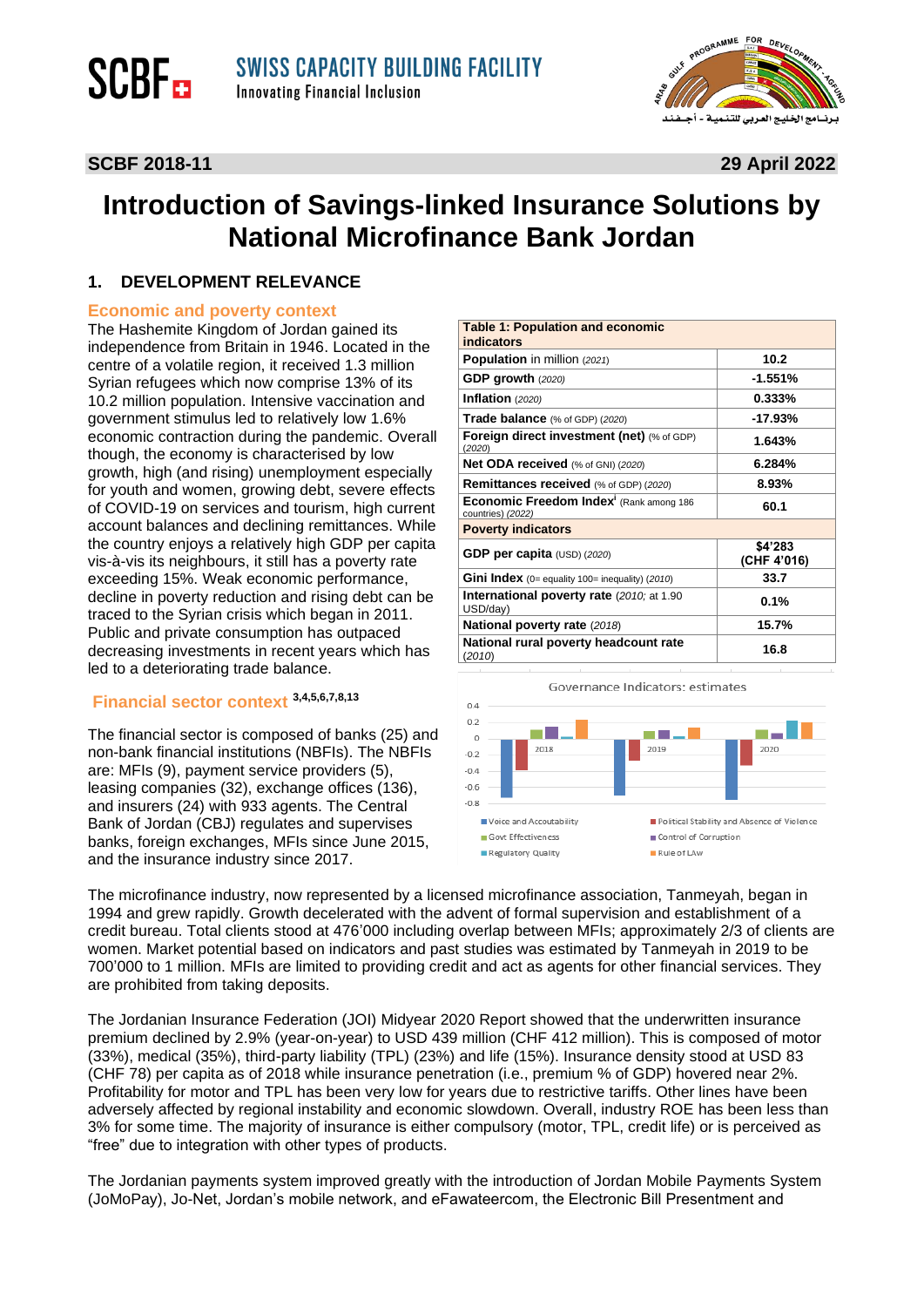# **SCRE.**

Payment System which allows automatic payments for public and private sectors. By January 2019 it was estimated that 459,335 e-wallet accounts had been opened.

A diagnostic study by CBJ and GIZ preceding preparation of the National Financial Inclusion Strategy (NFIS) 2018-2020 showed that only 33.1% of adults (aged 15+) had an account with a formal financial institution (FI). Most of these were either bank or e-wallet accounts. Account ownership is regarded as the most important indicator of financial inclusion. The figures were much lower for vulnerable sectors (women, youth, immigrants, and lower income adults). Moreover, only 9.3% saved money in these accounts (i.e., 28% of account holders) while 13.1% saved money informally (at home, through savings clubs like Jimaya, or with other individuals etc.). Two high-level goals of the NFIS 2018-2020 are: a) Increasing the level of financial inclusion from 33.1% to 41.5% by 2020; and b) Reducing the gender gap of account ownership from 53% to 35%.

The main inhibitors to saving formally are limited access and ill-fitting savings products. A 2017 study by GTZ and CBJ found ATMs to be most accessible with more than 25 per 100'000 adults while mobile banking agents were sparsest with just 0.3 per 100'000. ATMs were found mainly in urban and peri-urban areas. Products in general had very high minimum balance requirements and transaction fees were expensive. Another major inhibitor is that MFIs may not collect savings even though they are one of the main access points for many lower income people.

#### **Partner financial institution**

#### **Al Watani National Microfinance Bank Jordan (NMB)**

On 26 June, 2018 the CBJ granted NMB a license under Microfinance Decree no. 5 of 2015. NMB is the third largest MFI with approximately 84'000 active clients (61% women), a loan portfolio of CHF 57 million and a PAR>30 of just 0.0734%. The loan portfolio grew by 9% per annum in 2016-2019 before dropping approximately 35% in 2020 due to COVID-19.

NMB's mission is to provide sustainable lending and other financial services including savings that meet the needs of the underserved population in Jordan. It operates out of 34 branches in all governorates. Besides credit, NMB also provides non-financial marketing services, health benefits and free credit life insurance to protect borrowers' families. King Abdullah II Fund for Development (KAFD) and Arab Gulf Programme for Development (AGFUND) are the majority shareholders; there are two additional private shareholders.

### **2. INTERVENTION APPROACH**

#### **Problem statement and basis for SCBF intervention**

| Major Indicators as of June 2021       |             |  |
|----------------------------------------|-------------|--|
| 1. Loan amount disbursed (CHF)         | 579'152'315 |  |
| 2. Number of loans disbursed           | 556'964     |  |
| 3. Outstanding portfolio (CHF)         | 57'623'178  |  |
| 4. Number of active clients            | 84'060      |  |
| 5. Number of branches                  | 34          |  |
| 6. Number of staff                     | 482         |  |
| 7. Percentage of women clients         | 61%         |  |
| 8. Average outstanding loan size (CHF) | 859         |  |



A major challenge in Jordan is that the government

and regulators view microfinance as a social service distinct from banking. As such, MFIs may only provide credit and are prohibited from taking deposits. Although they may also act as agents for other financial services, this restriction constricts their growth potential and natural evolution into full-service financial institutions capable of providing a broader range of financial services. It is also, unfortunately, counter to the goals of the NFIS 2018-2020.

For NMB clients, this translates into being unable to save directly with their MFI. A second-best alternative, with SCBF's assistance, is development of a savings product packaged with insurance to guarantee savings completion. Aside from being beneficial for clients, a product like this would allow NMB to offer a savings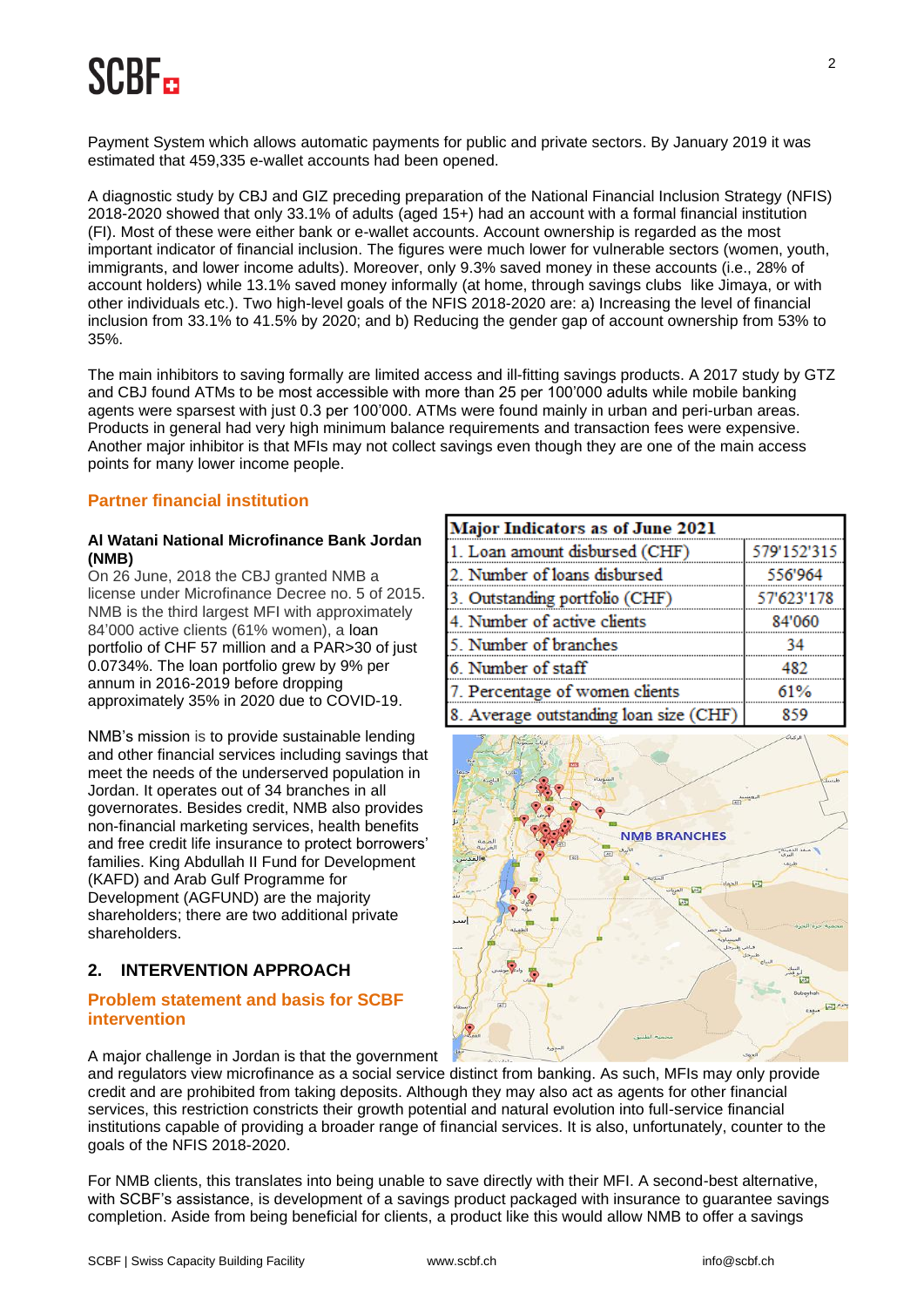## SCRE.

facility. Generally, a broader set of financial services would enhance its competitiveness in an increasingly tight microfinance market. To offer such a product, NMB needs to partner with at least an insurer and possibly with a second institution (bank or e-wallet provider) for investing the savings.

#### **Main activity areas**

The overall goal was to develop and launch at least one savings-linked insurance product. The main activities planned were: 1) In-depth client and market research for input towards the product development; 2) Interviewing and selecting appropriate partners (bank, e-wallet provider, insurers); 3) Developing and pricing a product based on the research, actuarial and financial projections, desired profit margins and projected key indicators; 4) Getting regulatory approval for the product; 5) Conducting financial literacy trainings for staff and clients; 6) Preparing systems and processes for efficient distribution, administration, and performance monitoring; 7) Testing the product in select pilot branches for 4-6 months; 8) Finalizing the product and distribution processes based on pilot feedback; 9) Making the final product available to all clients.

Overall, the aim was to build NMB's capacity to develop more valuable savings and insurance products, to effectively monitor performance of its insurance activities, and improve financial literacy of clients. This would be the focus of the product development unit within NMB (one full time staff, and two other staff who would work on insurance related activities on a part-time basis).

#### **3. RESULTS ACHIEVED AND NOT ACHIEVED**

An established and sound practice for successful product design includes client and market research. Market research was conducted and some of the findings were discussed in the previous report sections. Client research was undertaken in January 2019 and the results guided the outcome of the project. There were 308 individual client interviews; of these, 244 were NMB clients (79.2%) while the remaining 64 were randomly selected online. NMB clients were evenly distributed across NMB branches in accordance with the branch network as only 7 to 8 clients were interviewed per branch. NMB branches are mainly concentrated in and around Amman and in the north of the country. NMB branch staff conducted the interviews and sent the completed sheets to Head Office for encoding.

The most significant, relevant findings were:

- 75% of interviewees had a stable income;
- 92.2% had a smart phone while 92.9% had an e-wallet account;
- 70.1% had a business (trading 55%, agricultural 9%, industrial 8%, services 13%, crafts 5%, and others 10%);
- 54% had a bank account (higher than the national average since it was a biased sample);
- 39% of interviewees were already saving while another 43% wanted to save but were NOT able to, mainly because they did not have access to relevant savings' schemes. For the remaining 18%, saving was not a priority or they had not given it much consideration.
- Of the savers: 40% saved at home, 36% with Jimaya and/or with a group of friends, 21% with a bank, and 3% with an insurer.
- When asked what method of savings they trusted, 38% thought commercial banks could be trusted; however, only 3% trusted e-wallet providers and another 3% trusted insurers. The majority (52%) thought it was safest to save informally.

The broad conclusion was that there is a market for formal savings products in Jordan.

To make the savings product more attractive, it should be bundled with insurance. Benefit design would be constrained so that insurance cost would not exceed 0.5% - 1% of the savings amount. The main contributors to insurance cost are the type and amount of benefits, contingent events covered, demographic composition of the target market, mortality rates, marketing and operating costs, and underwriting restrictions.

#### **E-wallet as a savings vehicle**

Client research showed that e-wallets were not regarded well for saving money. Nevertheless, due to the limited number of options, the project explored the notion of partnering with an e-wallet service provider. Ideally, the e-wallet would give expanded savings access and provide similar features that a bank-based savings account could. Additionally, it should also be able to find a way to channel the savings back to NMB for use in its credit operations. To make it attractive, NMB would have to cover the bulk of the transaction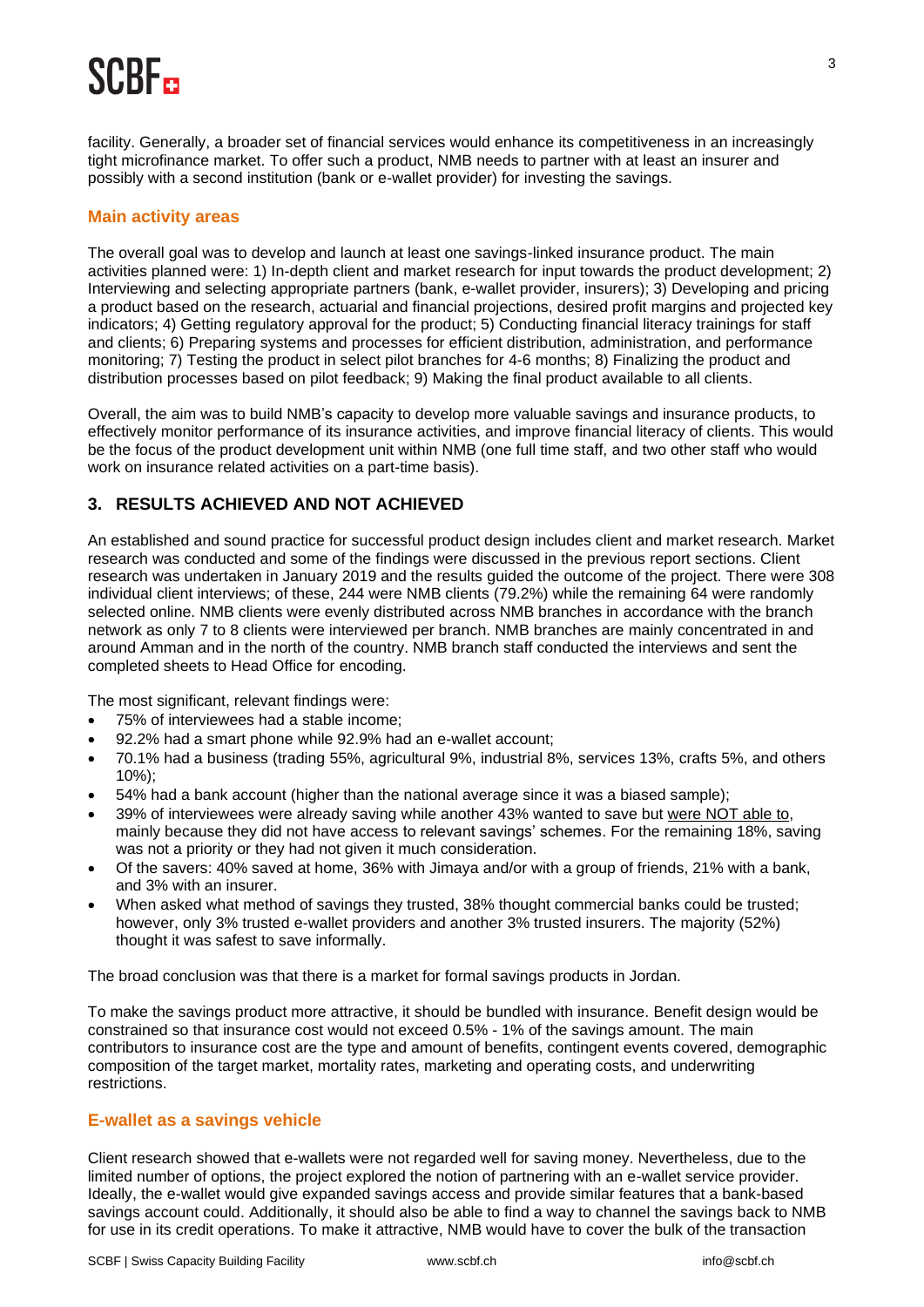fees. In addition, the saver would also receive some type of free savings-completion insurance (in the event of the saver's death or permanent disability).

JoMoPay is the main provider of approved e-wallets in the Hashemite Kingdom of Jordan. In order to open a wallet, users download one of the approved e-wallets that operate within the JoMoPay system. These include Zain Cash, Dinarak, Orange Money, the National Wallet from MEPS, Uwallet, AyaPay and Gadha.**<sup>12</sup>** NMB already had a partnership with one of these providers for a variety of services including loan repayments. By 2015-18, NMB had opened 2,500 e-wallet accounts and encountered numerous problems including:

- A wide range of technical issues;
- Lack of technical support by the provider;
- Scarcity of agents in rural areas and those agents that could be located usually lacked sufficient cash for client-pay-out types of transactions;
- Often, multiple accounts were opened by businesses on behalf of the client without the client's knowledge (each client should be limited to one or two accounts);
- Unacceptable service delays (such as when opening accounts); and
- No help or support available on how to use an e-wallet.

Moreover, it was established that a) technically, providers would be unable to credit interest to e-wallet accounts, and b) there was no legal way for e-wallet providers to channel collected savings back to NMB for use in their credit operations.

The project team met with the partnering service provider to determine if the company and the industry were on a technological trajectory that could soon address most of these issues. Based on the meeting outcomes, the numerous challenges listed above, and the negative market sentiment in regard to e-wallets as a savings mechanism, it was concluded that partnering with e-wallet providers for collecting savings would lead to failure.

#### **Saving with an insurance company**

To explore the option of developing a savings product exclusively with an insurer, the project team met with four Jordanian insurers. Only one of these companies was open to working with NMB to develop a completely new research-based product; this insurer had already been working with another MFI on a similar initiative and had recently begun piloting the product. The other three insurers were fixated on the idea of scaling down their existing whole life products for the down-market. When microinsurance was first introduced decades ago in other countries, it soon became apparent that scaling down complex insurance products designed for the higher-end market did not work.

There was little of interest and value that came out of the meetings with the insurers. Considering the discussions and the client research findings, NMB decided that offering life insurance plans as a means for saving was not going to be a success.

#### **Saving in commercial banks**

Of the three options available for consideration, the market clearly favoured a commercial bank as being the most trusted institution for saving. The envisioned three-way partnership that could offer a savings product with free insurance is depicted in the diagram.

Here is how it would work:

NMB, being at the forefront and interacting with low-income Jordanian residents would encourage its clients and their families to open a savings account with the partnering commercial bank. NMB would facilitate the required documentation, collect clients' periodic savings, and forward these to the bank.